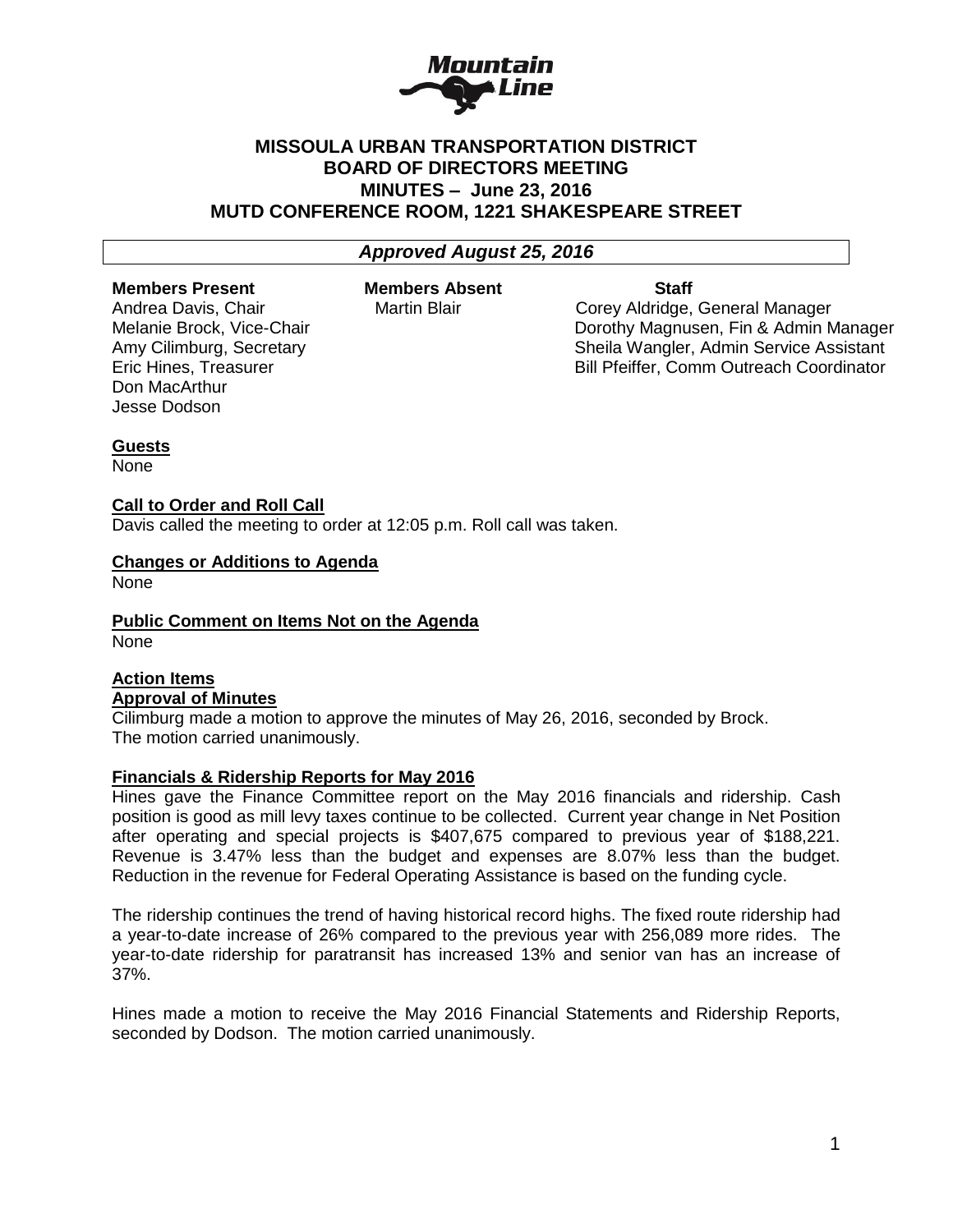### **Fiscal Year 2017 Proposed Budget**

Magnusen gave an overview on the FY2017 budget, which is the second full year of Phase II and zero-fare revenue and expenses. The 2% property tax increase is based on projections from the County. The Permissive Medical Levy Property Tax increased by 9.69% based on the health insurance budget changes. Federal Operating Assistance includes a carryover from FY2015 Section 5307 funds, the full apportionment from FY2016 and Congestion Mitigation and Air Quality Program (CMAQ) funds. Zero-fare contributions of \$280,000 are included in the totals because of funding streams from three of the partners.

Transfer Center rent income is zero and will remain at this level until the space can be rented.

The staff count is up by two full time equivalents (FTE) in operations for paratransit. The Union contract is currently in negotiations. Benefits include an increase in dental of 10% and vision of 18%. The permissive medical levy income pays for 9.69% of the increase in health insurance premium changes. General insurance premium increase is estimated at 10%.

Operations expenses increased by 4.53%. This increase includes the two new FTE's. The budget has been adjusted to reflect lower fuel prices based on contract pricing through June 2017.

The total expenses are 2.48% more than FY2016, there is one special project in the FY2017 proposed budget for the Transfer Center exterior remodel.

Hines made a motion to approve the Fiscal Year 2017 Proposed Budget, seconded by Cilimburg. The motion carried unanimously.

#### **Public Hearing for Fiscal Year 2017 Permissive Medical Levy**

Davis opened a Public Hearing at 1:03 p.m. to receive comment on the FY2017 Permissive Medical Levy. No comments were given. The Public Hearing closed at 1:05 p.m.

Cilimburg made a motion to adopt Resolution 16-06, Missoula Urban Transportation District Fiscal Year 2017 Permissive Medical Levy, seconded by MacArthur. The motion carried unanimously.

## **Federal Transit Administration (FTA) Authorizations**

Magnusen reported that every year MUTD is required by the FTA to provide certifications and assurances, and other required reports for the new Transit Award Management System (TrAMS). Not all of the authorizations were transferred from the prior system to TrAMS, Resolution 16-05 gives authorization for the General Manager and the Finance & Administrative Manager to apply for grants and file all necessary documents with FTA.

Dodson made a motion to adopt Resolution 16-05, Federal Transit Administration Authorizations, seconded by Brock. The motion carried unanimously.

#### **General Manager's Report**

Pfeiffer informed the Board that MUTD is sending out a letter to all active and current Senior Van riders and any agency or organization that may be affected by the upcoming ridership changes. There has also been a map created to show the  $\frac{3}{4}$  of a mile boundary service area for Senior Van & Paratransit.